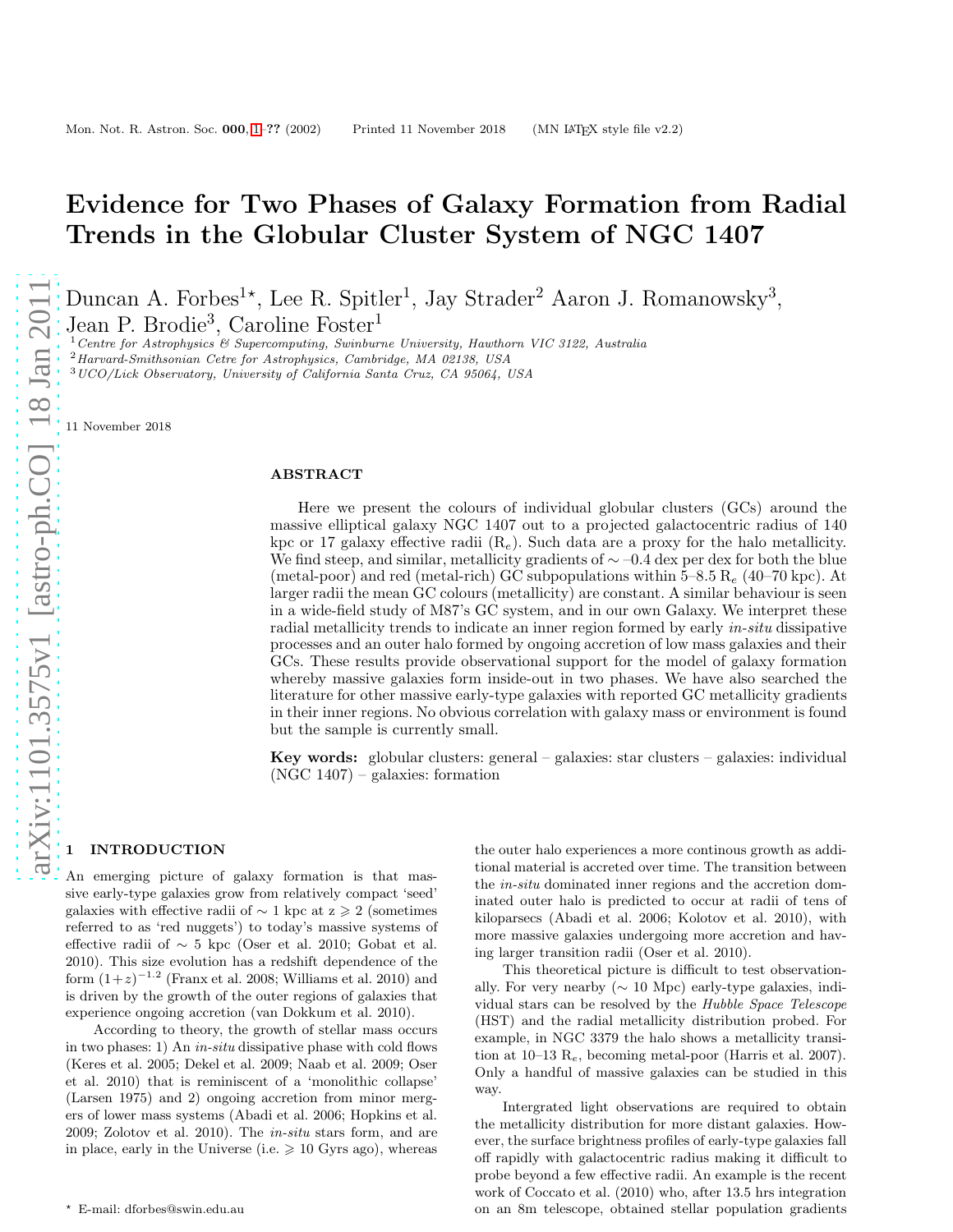in the massive Coma elliptical galaxy NGC 4889 to an unprecedented 4  $R_e$ . They derived metallicity, alpha element and age gradients from an analysis of the absorption lines using Lick indices. They found a "break" radius at  $\sim 1.2R_e$ (18 kpc) dividing the inner galaxy that exhibited a steep metallicity gradient and high alpha element ratio (indicative of rapid star formation) from the outer region that had a metallicity gradient consistent with zero and evidence for more prolonged star formation. They described the inner region as formed in an early dissipative collapse and the outer region as having an accreted origin. Given the telescope time involved it will be difficult to repeat such a study for a large sample of ellipticals.

Another tracer of halo stellar populations is therefore required. Globular clusters (GCs) have many advantages in this regard. As some GCs are destroyed over time, they contribute directly to the halo field star population. In the case of the Milky Way, about 1/3 of the original GC system may have been destroyed (Mackey & van den Bergh 2005) making up half of the current halo stellar mass (Martell & Grebel 2010). When a low mass galaxy is accreted by a larger one, GCs can survive the accretion process (Forbes & Bridges 2010) and the properties of these GCs contain information about their original host galaxy. Also, GC systems can extend beyond 100 kpc and hence they probe galaxy halos to many effective radii.

The globular cluster systems of large galaxies are generally found to consist of two subpopulations – blue (or metalpoor) and red (or metal-rich). These are thought to be associated with the halo and bulge/spheroid component of galaxies, respectively (Brodie & Strader 2006). The mean colour of both subpopulations have been shown to correlate with the luminosity or mass of the host galaxy, with some possible flattening of the relation for low mass galaxies (Forbes, Brodie & Grillmair 1997; Larsen et al. 2001; Strader, Brodie & Forbes 2004; Peng et al. 2006). We note that the mean colour used in such studies is generally derived from the central regions of a galaxy. Recent studies of extragalactic GC systems have revealed two additional trends: the colour (metallicity) of GCs with their magnitude (mass) and colour with projected galactocentric radius.

The first trend, called the 'blue tilt' (a tendency for the blue GCs to have redder colours at brighter magnitudes), was first discovered using the Advanced Camera for Surveys (ACS) on the HST to examine extragalactic GC systems. The ACS provides highly accurate photometry and GC candidate lists that are largely free of contaminants (due to the fact that GCs are partially resolved out to distances of ∼ 20 Mpc). The blue tilt has now been reported in a variety of galaxies including the most massive ellipticals (Harris et al. 2006; Harris 2009a), lower mass ellipticals (Strader et al. 2006), early-type dwarfs (Mieske et al. 2006a), earlytype spirals (Spitler et al. 2006) and a Milky Way like spiral (Forbes et al. 2010). It has not been detected in the Milky Way GC system (most likely due to the small number of massive GCs) nor the massive elliptical NGC 4472 (Strader et al. 2006; Mieske et al. 2006a) despite its large GC system.

Given the evidence that extragalactic GCs are mostly old (Brodie & Strader 2006), the blue tilt implies a massmetallicity relation for the metal-poor subpopulation of GCs. Various explanations have been proposed (see Bekki et al. 2007; Mieske et al. 2006a; Mieske 2009), but perhaps the most plausible explanation to date is one of self enrichment, whereby more massive GCs are enriched with heavier metals during their brief formation period (Parmentier 2004; Strader & Smith 2008; Bailin & Harris 2009).

The second trend, whereby the mean colour of each GC subpopulation varies with galactocentric radius, was first seen in ground-based photometry of M49 using metallicitysensitive filters (Geisler et al. 1996). Such a trend needs to be carefully separated from the trend of a declining mean colour with radius in the *overall* GC system (due to the changing relative proportions of blue and red subpopulations), and has only been measured for a handful of other systems (Forte et al. 2001; Bassino et al. 2006; Harris 2009a,b). These studies indicate a negative metallicity gradient for both the blue and red subpopulations in elliptical galaxies. In the case of the Milky Way, a metallicity gradient is seen in both GC subpopulations within the central 10 kpc of slope  $\approx -0.30$  dex per dex (Harris 2001). Beyond 10 kpc, the mean GC metallicity in the Galactic halo is constant at  $[Fe/H] \sim -1.5$ . The M31 GC system reveals a strong metallicity gradient within 50 kpc, but flattens out to a near constant metallicity of  $[Fe/H] \sim -1.6$  (Alves-Brito et al. 2009). These strong metallicity gradients in the inner halo regions suggest a dissipative formation process for both GC subpopulations.

Here we present the radial distribution of GC colour (and hence metallicity) using deep wide-field Subaru imaging of the massive elliptical galaxy NGC 1407 out to ∼140 kpc or 17  $R_e$ . We find a strong radial gradient which is supported by HST imaging and Keck spectroscopy. We compare the radial gradient to those of other massive ellipticals, finding that the gradient in the NGC 1407 GC system is the steepest published to date. We briefly discuss the wider implications for galaxy formation from our results.

# 2 NGC 1407

NGC 1407 is the central massive elliptical in a large group (Brough et al. 2006) with a rich globular cluster system (Forbes et al. 2006). The galaxy itself reveals a steep metallicity gradient in the starlight (Spolaor et al. 2008; Foster et al. 2009) and is uniformly old with a supersolar alpha element ratio within one effective radius. Our previous optical spectra of 20 bright GCs in NGC 1407 indicated that they are mostly old  $(\sim 11 \text{ Gyr})$  with a range of metallicity –1.5  $<$  [Z/H]  $<$  0.0 (Cenarro et al. 2007). Some of the spectra showed evidence for the presence of blue horizontal branch stars. Our previous dynamical study of the GC system (Romanowsky et al. 2009) found weak evidence for rotation and a bias towards tangential orbits in the outer regions. We derived a total virial halo mass of  $6 \times 10^{13}$  M<sub>o</sub> which indicates that NGC 1407 and its surrounding group is extremely dark (with  $M/L_B \sim 800$ ). We assume an effective radius for NGC 1407 itself of 1.17 arcmin as adopted by Harris (2009) and Foster et al. (2009).

Images of NGC 1407 have been taken using the ACS camera on board the HST using F435W (B) and F814W (I) filters covering 3.5 arcmin  $\times$  3.5 arcmin. An analysis of the GC system using these data has been reported by Forbes et al. (2006) and Harris et al. (2006) and Harris (2009a). The GC system reveals a classic blue/red bimodality with a blue tilt in the blue subpopulation.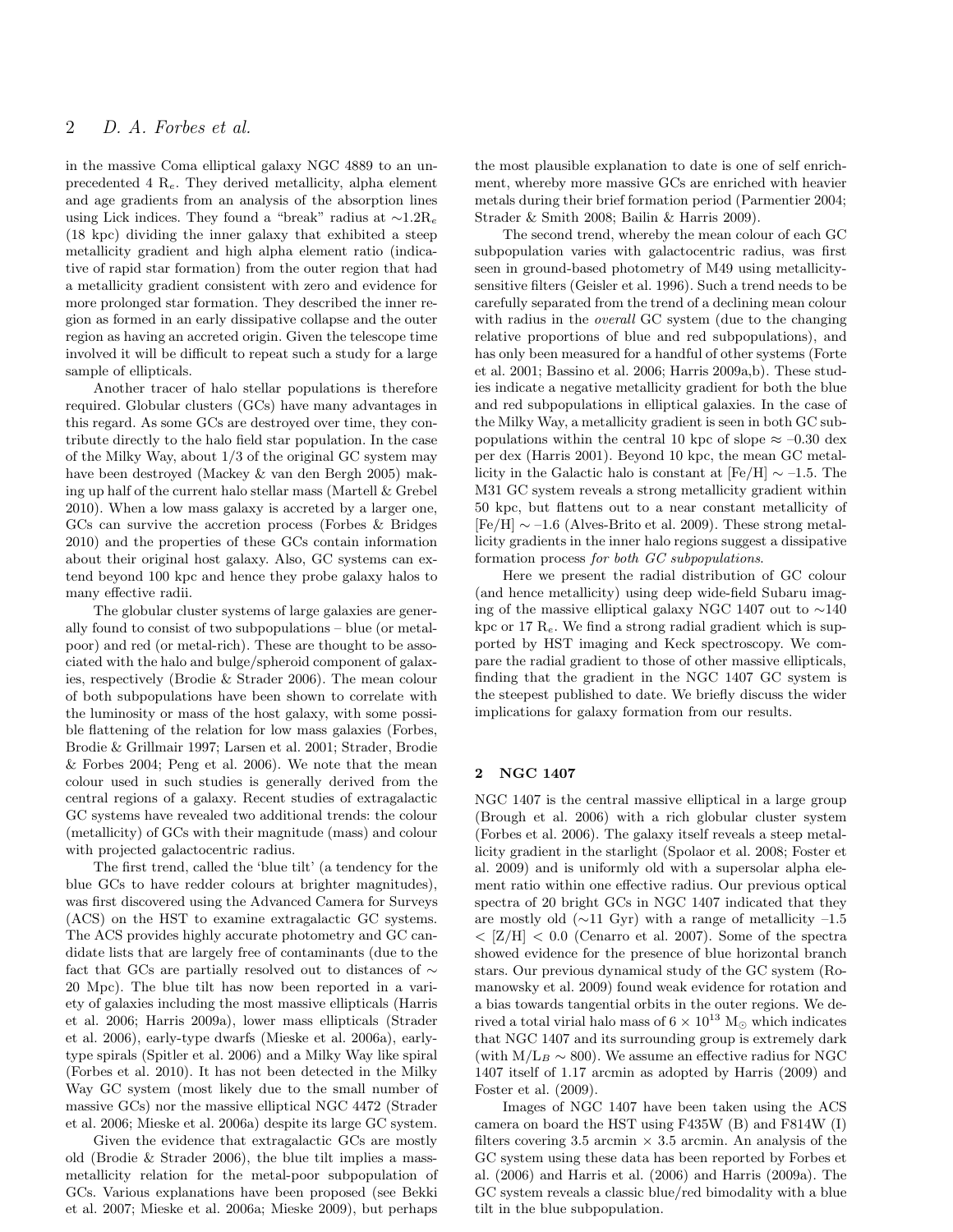Harris (2009a) studied the colour-radius distribution for the NGC 1407 GC system finding an insignificant  $(1\sigma)$  trend for both the blue and red GCs examined. However, when the NGC 1407 GC system was combined with that of 5 other massive elliptical galaxies, a statistically significant metallicity gradient of  $-0.10$  dex per dex was seen at  $>4.5\sigma$ for both subpopulations.

The distance to NGC 1407 is somewhat uncertain. Here we adopt the mean value of 15 distances given by NED, i.e.  $m-M = 31.85 \pm 0.37$  (or  $23.77 \pm 3.8$  Mpc). At this distance, 1 arcmin equals 6.9 kpc.

#### 3 PHOTOMETRIC DATA

Here we use wide-field  $(34 \text{ arcmin} \times 27 \text{ arcmin})$  g,r,i images taken using the Suprime-Cam camera on the Subaru 8m telescope. Total exposure times were 3hr, 1hr, 0.9hr for the g,r,i images respectively. The seeing was good at around 0.5 arcsec in each filter. The Suprime-Cam has a pixel scale of 0.2′′ per pixel. Full details of the observations, data reduction and analysis will be presented in Spitler et al. (2011, in prep.). Here we give a brief summary.

The images were reduced and combined using the Suprime-cam standard pipeline software. The final mosaic was placed on the USNO-B2 astrometric system using common stars. Before the initial object detection, a smooth model of NGC 1407 (and the galaxy NGC 1400, which lies at a projected separation of 12 arcmin) was subtracted, using the ELLIPSE task in IRAF to help with object detection. DAOFIND was then used to select objects with a threshold ∼3 times the standard deviation of the background count level.

For each point-like object an aperture magnitude and position was measured. Aperture magnitudes were corrected to total magnitudes assuming that the objects were point sources (a reasonable assumption for GCs with an average expected size of 3 pc or 0.03 arcsec under 0.5 arcsec seeing) and applying filter-dependent aperture corrections. These were converted into standard magnitudes using zeropoints determined with standard star observations. Extinction corrections using the maps of Schlegel et al. (1998) were applied assuming no variation across the image as NGC 1407 is known to be relatively free of dust from mid-IR observations (Temi et al. 2009). Hereafter we quote extinction corrected magnitudes and colours. A colour selection was applied so that objects within  $1\sigma$  of the GC sequence in g-r and r–i colour-colour parameter space (i.e.  $0.4 < g$ –i  $< 1.4$ and  $0.3 < g-r < 0.9$ ) were included.

Finally, any GC candidates associated within 6 arcmin radius of NGC 1400 were removed from the object list for the subsequent analysis. This effectively removes any possible contamination from the GC system of NGC 1400.

#### 4 RESULTS

In Figure 1 we show the distribution of GC colour with projected galactocentric radius out to 20 arcmin from our wide-field Subaru imaging. As well as the individual data points we show the mean value and error on the mean in

several radial bins using the NMIX statistical test (Richardson & Green 1997). The figure shows only those GCs with  $i < 24$  ( $M_i > -7.9$ ). The data show evidence for a clear negative metallicity gradient out to  $\sim$ 6–10 arcmin (5–8.5R<sub>e</sub> or 40–70 kpc) and are consistent with zero gradient beyond that. A simple linear fit to radii within 10 arcmin gives central colours of  $g-i = 0.880 \pm 0.011$  and  $1.186 \pm 0.007$  for the blue and red subpopulations respectively. Similarly, the slopes are found to be  $-0.0084 \pm 0.022$  and  $-0.013 \pm 0.002$ mag per arcmin. Thus the blue subpopulation gradient is at the  $\sim$ 4σ level and the red one at the  $\sim$ 6σ.

Following the method of Harris (2009b) we also fit the entire colour gradient with the form  $g-i = a + b \log(R/R_e)$ , where  $R_e = 1.17$  arcmin. We fit only the data points interior to ∼10 arcmin (although including radial bins beyond this radius makes little difference to the final values). For the blue subpopulation we find  $a = 0.818 \pm 0.01$  and  $b = -0.063$  $\pm$  0.01 mag per dex. Similarly for the red subpopulation we find  $a = 1.12 \pm 0.02$  and  $b = -0.068 \pm 0.02$  mag per dex. For both subpopulations the uncertainty quoted comes from the range of fits that include/exclude the innermost data point (the steeper slope being associated with an exclusion of the innermost radial bin). Within the combined errors, the blue and red GC subpopulations show a similar colour gradient.

To convert the g–i colour gradients into metallicity gradients we follow Harris (2009a), i.e.  $\Delta g$ –i = 0.21 $\Delta$ [Fe/H], giving metallicity gradients of  $-0.38 \pm 0.06$  dex per dex for the blues and  $-0.43 \pm 0.07$  dex per dex for the reds.

We also show in Figure 1 metallicities corresponding to g–i colours assuming the linear relation found by Sinnott et al. (2010). This relation is in part based on Milky Way GC metallicities from Harris (1996) which is close to the Carretta & Gratton (1997) scale and hence we assume is closer to total metallicity  $[Z/H]$  (see also discussion by Mendel et al. 2007).

We have calculated the probability density function (PDF) for the data shown in Figure 1 in six radial bins (centred on 0.92, 1.81, 2.72, 3.85, 5.23 and 7.04 arcmin) of equal GC number. The PDF is sensitive to colour substructure and is shown graphically in Figure 2. Other than the innermost radial bin, the PDF for the blue GCs confirms their radial colour gradient. For the red GCs the radial trend is less clear due to possible colour substructure in the inner regions.

In Figure 3 we show the distribution of GC colour with galactocentric radius from the HST ACS imaging (Forbes et al. 2006). These data have the advantage of having a lower contamination rate than the Subaru imaging (which we estimate to be less than 5% for bright GCs based on follow-up spectra; Romanowsky et al. 2009) but probe to much smaller galactocentric radii. Again we show the mean colours and the error on the mean in various radial bins with equal numbers of GCs. A clear colour gradient is seen in the red subpopulation and to a lesser extent in the blue subpopulation supporting our Subaru results above. Fitting B–I =  $a + b \log(R/R_e)$  we find  $a = 1.62 \pm 0.02$  and  $b =$  $-0.147 \pm 0.065$  dex per dex for the blue subpopulation and  $a = 2.05 \pm 0.01$  and  $b = -0.169 \pm 0.005$  dex per dex for the red GCs.

Assuming a conversion of B–I colour into metallicity of  $\Delta B-I = 0.375\Delta [Fe/H]$  (Harris 2009b), these slopes give a metallicity gradient of  $-0.39 \pm 0.17$  dex per dex for the blues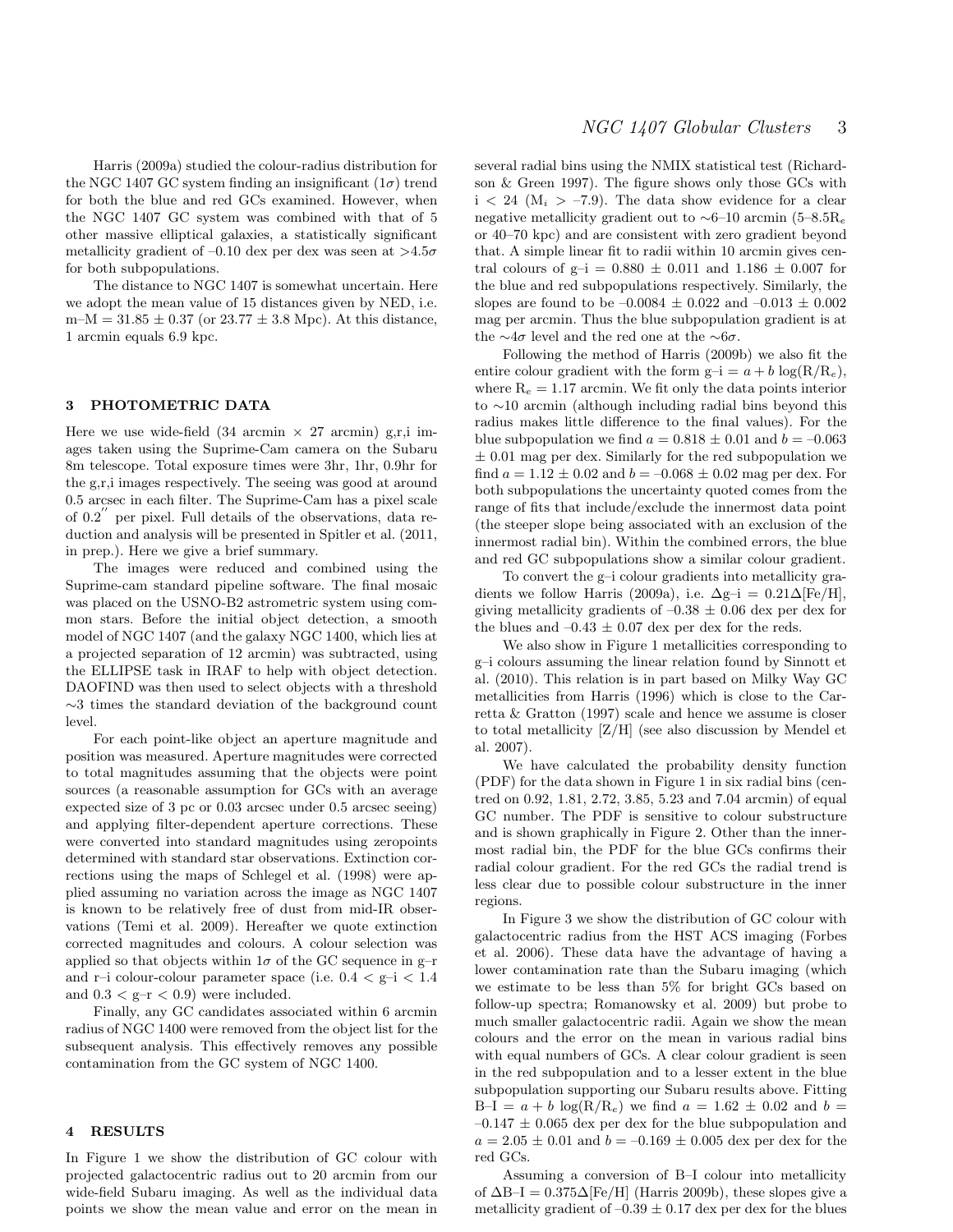and  $-0.45 \pm 0.01$  for the reds. These values are identical to those inferred from the larger radii g–i gradient.

We also show in Figure 3 the metallicities corresponding to B–I colours assuming the linear relation quoted by Harris (2009b). As for the g–i colours, this relation based on Milky Way GC metallicities from Harris (1996) which is close to the Carretta & Gratton (1997) scale and hence total metallicity [Z/H].

The radial stellar population properties for the NGC 1407 field stars out to  $\sim 0.5R_e$  have been measured, from an analysis of the absorption lines, by Spolaor et al. (2008). They found the galaxy to have a central total metallicity of  $[Z/H] \sim +0.3$  dex and a steep metallicity gradient of –0.38  $\pm$  0.04 dex per dex. These values are similiar to those found for the red GCs in NGC 1407 and are illustrated in Figure 3. The error on individual points from Spolaor et al. is  $\pm$ 0.15 dex. This supports previous claims that the red GCs are closely associated with the bulge/spheroid component of elliptical galaxies (Forbes & Forte 2001; Forte et al. 2009; Spitler 2010). The metallicity gradient of Foster et al. (2009) has a similar slope but has individual errors of  $\pm$  1 dex (and is not shown).

Could the colour gradient for the blue subpopulation seen in Figures 1, 2 and 3 simply be due to a changing strength of the blue tilt with radius? For this to be the case the blue tilt would need to be significantly stronger (i.e. tilted more to the red at bright magnitudes) in the inner galaxy regions and to disappear (i.e. no blue tilt) for galactocentric radii beyond ∼10 arcmin. Mieske et al. (2006, 2010) found weak evidence for a stronger blue tilt at small galactocentric radii in their data for Virgo and Fornax earlytype galaxies. However, for the large galaxies in their study, they were generally restricted to the inner  $\sim 1.5R_e$  due to the HST ACS field-of-view. Harris (2009a) explored this issue out to  $~\sim 5R_e$  using a composite of the GC systems in 6 giant ellipticals, finding no convincing evidence for a stronger blue tilt in the inner regions. Further evidence comes from the fact that NGC 4472 reveals a radial gradient (Geisler et al. 1996) but no blue tilt (Strader et al. 2006).

We have divided the Subaru data into 3 radial bins, i.e. to a projected galactocentric radius of 5 arcmin, between 5 arcmin and 10 arcmin and beyond 10 arcmin. All three radial bins reveal a blue tilt of similar strength. The relatively constant strength of the blue tilt with radius can not explain the observed gradient in the mean colour with radius within 10 arcmin (nor the lack of a gradient beyond 10 arcmin). We thus conclude that the colour gradient observed in the blue subpopulation is not caused by a changing colour-magnitude trend with radius. Finally, the radial metallicity gradient of the blue subpopulation is similar to that of the red GCs, which do not show a 'red tilt'.

Could the GC colour gradients be due to contamination? The radial surface density profiles of the blue and red GC candidates around NGC 1407 (Spitler et al. 2011, in prep), show that they are dominated by objects that are associated with NGC 1407 for radii  $\langle 10 \rangle$  arcmin (i.e. for which the strong metallicity gradient is seen). Based on these profiles the estimated contamination rate at 10 arcmin is less than 20% for the blue GCs but could be as high as 50% for the red GCs. Thus the transition radius for the blue GCs appears to be robust but the flattening of the gradient for

the red GCs at large radii could be an artifact of increased contamination.

Foster et al. (2010) explored the use of the Calcium Triplet (CaT) lines to derive spectroscopic metallicities for GCs in NGC 1407 but did not explore the radial variation of CaT metallicity for the GC subpopulations. Using a linear CaT to metallicity transformation based on Milky Way GCs by Armandroff & Zinn (1988), they found the red GCs to have reasonable metallicities but the blue GCs had inferred metallicities that were too high, i.e. they had stronger CaT strengths than expected. This could be due to an extra contribution from blue horizontal branch stars (as suggested by Cenarro et al. 2007 for the NGC 1407 GCs). In Figure 4 we plot the CaT derived metallicities (converted into total metallicity assuming  $[Z/H] = [Fe/H] + [\alpha/Fe]$ , where  $\alpha$ /Fe] is assumed to have a constant value of 0.3 typical of Milky Way GCs). The data, taken with the DEIMOS spectrograph on the Keck telescope, have been restricted to GCs with  $S/N \geq 12$ . We show the red and blue GCs separately. The blue GCs show significant scatter about a mean value of  $[Z/H] \sim -0.5$ , again suggesting a problem with their derived metallicities (see Foster et al. 2010 for a full discussion for this and possible explanations). The red GCs, on the other hand, show a clear radial gradient. Here we overplot the total metallicity gradient derived from Figure 1 on the red GCs. Although not a fit to the data, the metallicity gradient based on g–i colour provides a remarkably good representation of the overall red GC trend.

## 5 DISCUSSION

From deep wide-field imaging we find a transition from a strong colour gradient in both GC subpopulations which flattens to a constant value, with the transition occurring at a projected radius of around 6–10 arcmin. Approximately half of the GCs are located within this radius. At a slightly larger radius (∼12 arcmin) Zhang et al. (2007) report that the X-ray surface brightness around NGC 1407 declines to a near constant value, which they refer to as the 'gas halo boundary'.

The behaviour of the NGC 1407 GC colour profiles are similar to those in the Milky Way, for which strong gradients (–0.30 dex per dex; Harris 2001) are seen in both the red and blue GCs interior to 10 kpc and a constant metallicity of  $[Fe/H] \sim -1.5$  for the blue GCs at larger radii (there are essentially no red GCs beyond 10 kpc). The gradient seen in the NGC 1407 GC system is the strongest reported to date in an elliptical galaxy, with the previous strongest gradient being –0.28 dex per dex in the NGC 1399 GC system reported by Bassino et al. (2006). We note that actual 3D gradients may be stronger than those observed in projection.

Most previous detections of GC colour gradients in early-type galaxies have been generally restricted to  $\leq 5R_e$ and may not extend far enough to probe the accretion dominated region of the halos of massive galaxies. One exception is the wide-field study of M87 by Harris (2009a) using CFHT Megacam which allowed the GC system to be probed to  $\sim$ 20R<sub>e</sub>. To quote Harris *This [metallicity gradient] feature* is clearest for  $R \leqslant 8$   $R_e$  or about 60 kpc; beyond that point, the red clusters are almost absent and the blue clusters show no significant change in mean color. Thus the GC system of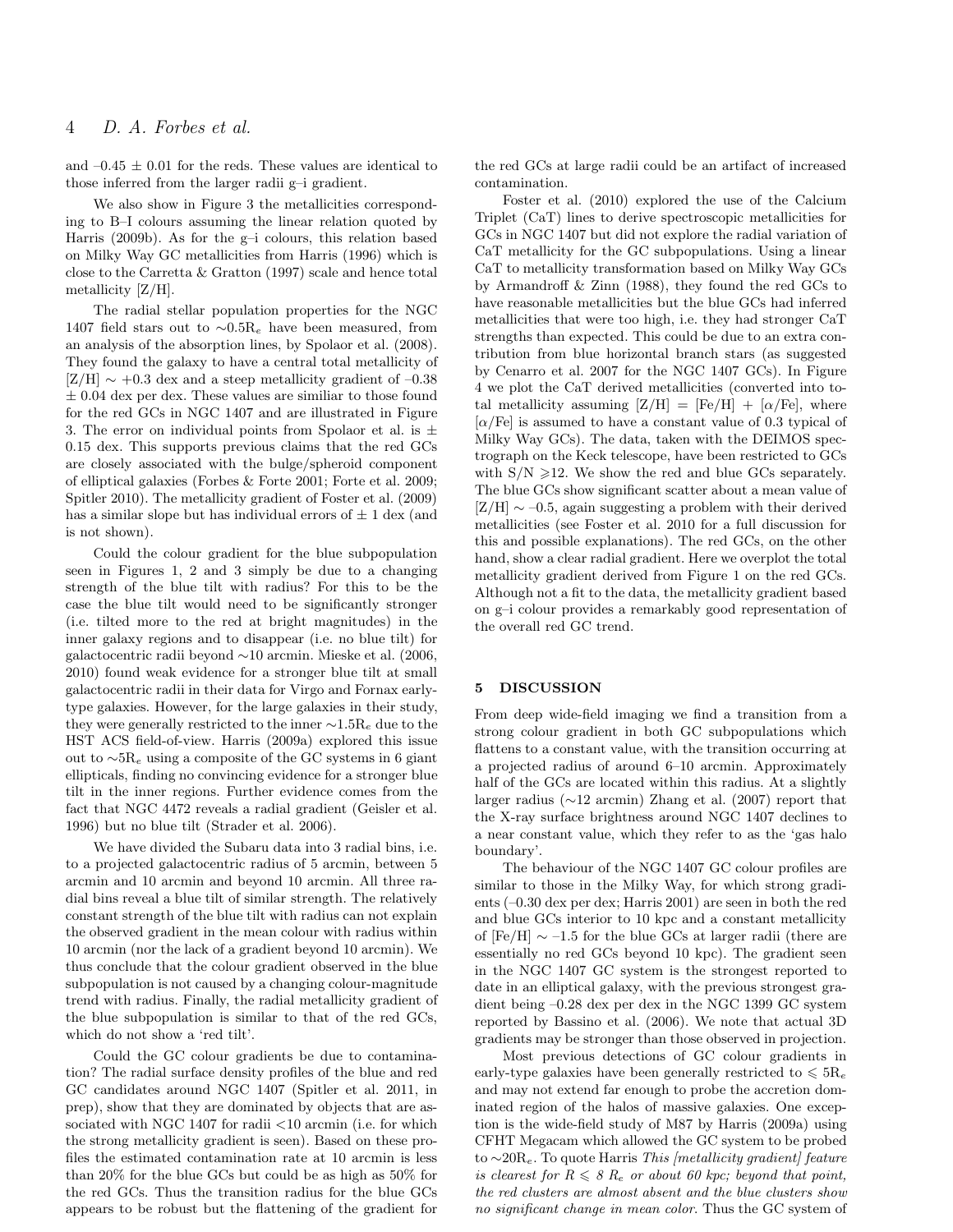M87 also appears to reveal a transition, at a similar scale in both effective radius and kpc to the NGC 1407 GC system.

The transition from a strong GC metallicity gradient to a constant value may represent a transition from a dissipative process (e.g. a gaseous collapse or gas-fed flows) to a dissipationless one (e.g. accretion of low mass galaxies). This is in qualitative agreement with the recent simulations of galaxy formation in two phases (e.g. Naab et al. 2009; Oser et al. 2010). In this model, the first in-situ phase is associated with a dissipative collapse, which is followed by an extended phase of ongoing accretion of low mass galaxies. More massive galaxies have larger transition radii. In this picture galaxies are built from the inside-out. In the dissipational merger simulations of Hopkins et al. (2009) the outer constant metallicity is determined by the metallicity of the progenitor galaxies.

An alternative explanation is that the observed colour profile is caused by a changing relative mix of inner GCs, that have fixed colours, and outer GCs that are bluer on average. Thus as the fraction of outer bluer GCs increases with radius a mean colour gradient is observed until the transition radius is reached, when the outer GCs completely dominate the overall GC colours (beyond 70 kpc in the case of NGC 1407). Such a situation could in principle be setup by a series of dry mergers without invoking dissipation, however it would need to be fine-tuned in the sense of giving similar observed metallicity gradients for both the blue and red subpopulations and to occur at similar transition radii.

A kinematic analysis of 172 GCs around NGC 1407 revealed a bias towards tangential orbits with increasing galactocentric radius (Romanowsky et al. 2009). This orbital anisotropy is difficult to reconcile with either mergers or an accretion origin for the GCs. However, the study was largely confined to radii within 8 arcmin.

We note that kinematic transitions at large radii have now been reported in handful of massive early-type galaxies based on analysis of their stellar light and planetary nebulae as well as their GC systems (Proctor et al. 2009; Coccato et al. 2009; Foster et al. 2010; Arnold et al. 2010). However, more work is needed to increase radial sampling and number of galaxies studied.

Prompted by trends between the metallicity gradient of the galaxy starlight and galaxy mass from both observations (e.g. Spolaor et al. 2009) and theory (e.g. Tortora et al. 2010), we have collated the statistically significant (i.e. more than  $2\sigma$ ) GC metallicity gradients from the literature and central velocity dispersions (a proxy for galaxy mass). Table 1 shows that there is no obvious trend between the GC metallicity gradient and the mass of the host galaxy (as traced by the central velocity dispersion), however the sample is small and covers a limited range in host galaxy mass and environment.

The presence of two GC subpopulations in most galaxies is strong evidence that galaxies did not form by a simple monolithic collapse. The two phases of formation for NGC 1407 described here, support this view. Indeed, the in-situ GCs appear to have formed in an early dissipative event as envisaged by Forbes et al. (1997). Here we have shown that both GC subpopulations appear to have taken part giving rise to similar strength metallicity gradients and transition radii. The accreted GCs provide an important contribution as envisaged in the scenario of Cote et al. (1998). However in their scenario for the GC systems of massive galaxies, only the red GCs were involved in a dissipative formation event and the blue GCs were all accreted.

# 6 CONCLUSIONS

Using deep wide-field imaging from the Subaru Suprimecam we have explored the variation of GC colour (and hence metallicity) with galactocentric radius. We detect GCs out to ∼20 arcmin or 17 galaxy effective radii  $(R_e)$ . This corresponds to  $\sim$  140 kpc for an assumed distance of 23.77 Mpc. This is therefore one of the most extended radial studies of a GC system to date.

We find that both the blue and red GC subpopulations reveal a strong colour gradient within ∼6–10 arcmin (40–70 kpc) or  $5-8.5$  R<sub>e</sub>. Beyond this, the mean GC colours are constant. The presence of a colour gradient within the inner 3 arcmin is supported by HST ACS imaging. When converted into metallicity, the gradient for the red GC subpopulation is similar to that for the field stars in the central  $\sim 0.5R_e$ . We also report a spectroscopic metallicity gradient in the inner 10 arcmin based on Calcium Triplet measurements from the Keck DEIMOS spectrograph.

The change from a strong GC metallicity gradient to a constant metallicity may indicate the transition between an inner halo formed by in-situ dissipative processes, with both GC subpopulations taking part, to an outer one that is largely due to accretion of minor mergers. This transition radius is similar to the hot gas boundary seen in X-ray brightness profile of NGC 1407.

We find that the colour gradient seen in the blue GC subpopulation is not due to a changing 'blue tilt' strength with radius. Therefore, if the blue tilt is due to a selfenrichment process it does not appear to have a strong radial, or environmental, dependence.

We have searched the literature for statistically significant GC metallicity gradients in elliptical galaxies. We do not find a trend with host galaxy mass; however the sample is small and largely restricted to massive galaxies in clusters/groups. We note that previous work on the correlation between mean GC colour and host galaxy mass has generally been restricted to galaxy central regions. Future wide-field studies of GC system radial colour gradients in a wider range of host galaxies and environments may reveal new trends and hence further insight into galaxy formation process. Such a study is relatively inexpensive in terms of telescope time.

Our results provide observational support for the mass growth of massive elliptical galaxies in two phases, i.e. early dissipative collapse followed by ongoing accretion of low mass systems (e.g. Oser et al. 2010). In other words, elliptical galaxies form inside-out.

# ACKNOWLEDGMENTS

We thank V. Pota, C. Usher, C. Blom, and J. Arnold for their help and useful discussions. We also thank W. and G. Harris for their comments on a draft of this paper. This project is based in part on data collected at the Subaru telescope, which is operated by the National Astronomical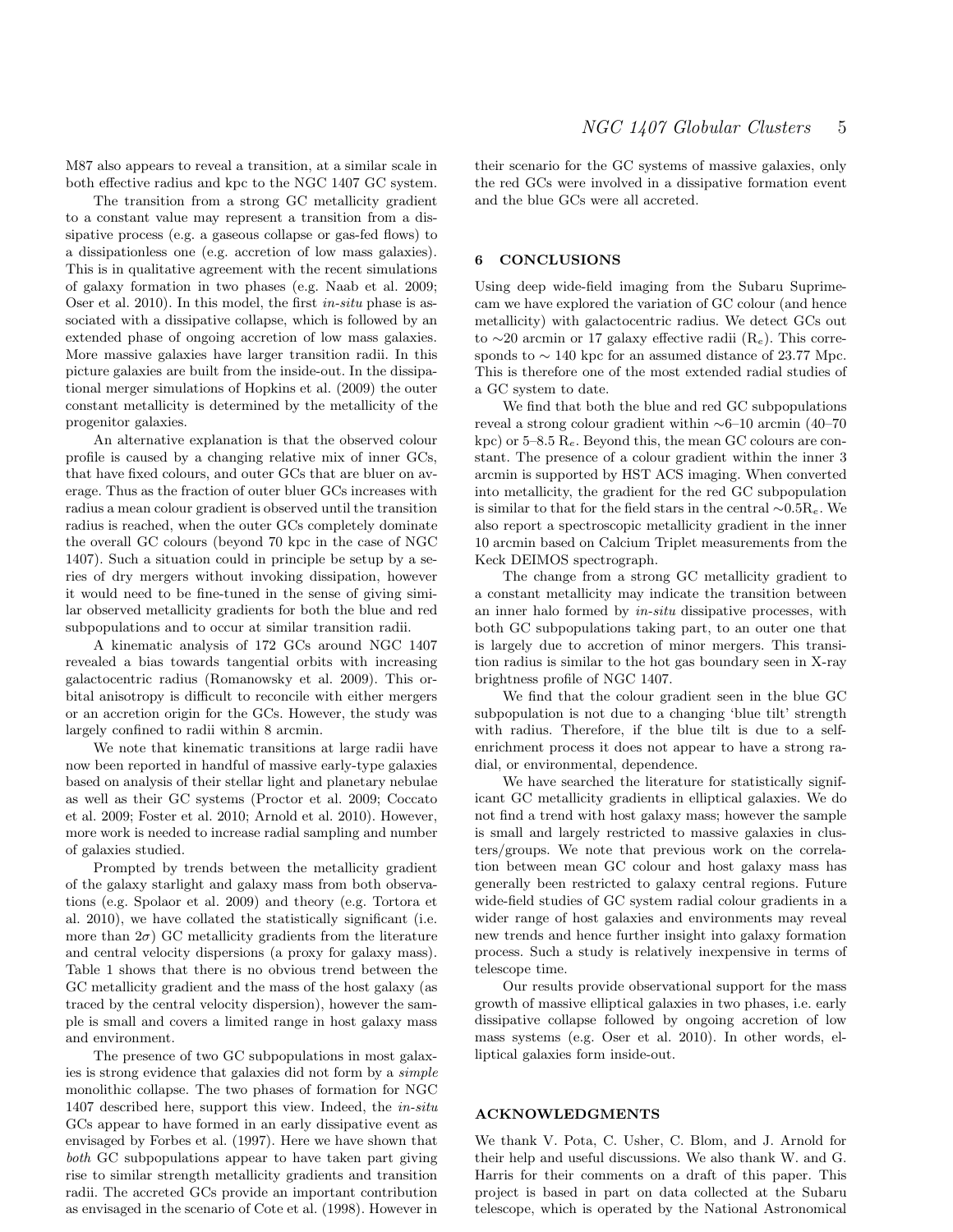Table 1. Globular cluster system metallicity-radius gradients in units of dex per dex. The central velocity dispersion (in km s<sup>-1</sup>) comes from the Hyperleda database. The source of each globular metallicity gradient is given in the last column. The metallicity gradients are converted from colour gradients assuming an old stellar population. The  $1\sigma$  uncertainty when available is given in brackets.

| Galaxy          | Environ.      | $\sigma_0$               | Blue          | Red           | Source                |
|-----------------|---------------|--------------------------|---------------|---------------|-----------------------|
| NGC 1407        | Group         | 272                      | $-0.38(0.06)$ | $-0.43(0.07)$ | this work             |
| NGC 4472        | Cluster       | 294                      | $-0.15(0.03)$ | $-0.12(0.06)$ | Geisler et al. (1996) |
| NGC 1399        | Cluster       | 342                      | $-0.2$        | $-0.2$        | Forte et al. $(2001)$ |
| NGC 1399        | Cluster       | 342                      | $-0.28(0.06)$ |               | Bassino et al. (2006) |
| M87             | Cluster       | 334                      | $-0.12(0.03)$ | $-0.17(0.03)$ | Harris $(2009a)$      |
| NGC 3268        | Group         | 224                      | $-0.11(0.05)$ |               | Harris $(2009b)$      |
| NGC 4696        | Cluster       | 254                      | $-0.10(0.04)$ |               | Harris $(2009b)$      |
| NGC 7626        | Group         | 271                      | $-0.16(0.06)$ | $-0.18(0.07)$ | Harris $(2009b)$      |
| $6 \text{ gEs}$ | Cluster/Group | $\overline{\phantom{m}}$ | $-0.10(0.02)$ | $-0.10(0.02)$ | Harris $(2009b)$      |



Figure 1. Globular cluster colour-radial distribution from Subaru photometry. The small circles show individual GCs from Subaru photometry with  $i < 24$  (and errors  $\leq 0.03$  mag). Mean colours and error on the mean are represented by filled squares. The solid lines show the best fit linear gradient within 10 arcmin. The top and right axes show transformations into effective radius and metallicity respectively. Both subpopulations show a strong gradient in mean colour within the central ∼10 arcmin (8.5 Re, 69 kpc). The galaxy starlight at 1 R<sub>e</sub> has a colour g–i  $\sim$  1.2, similar to the mean colour of the red GCs.

Observatory of Japan. Access to the Subaru was obtained via the Gemini time swap program (GN-2006B-C-18). Some of the data presented herein were obtained at the W. M. Keck Observatory, which is operated as a scientific partnership among the Caltech, University of California and NASA. Some of the data presented here were based on observations made with the NASA/ESA Hubble Space Telescope. Finally, we thank the referee for their comments.

## **REFERENCES**

Abadi M. G., Navarro J. F., Steinmetz M., 2006, MN-RAS, 365, 747 Alves-Brito, A., Forbes, D., Mendel, J., Hau, G., Murphy, M., 2009, MNRAS, 395, L34 Armandroff T. E., Zinn R., 1988, AJ, 96, 92 Arnold, J., et al. 2010, MNRAS, submitted Bailin J., Harris W. E., 2009, ApJ, 695, 1082 Bassino L. P., Faifer F. R., Forte J. C., Dirsch B., Richtler T., Geisler D., Schuberth Y., 2006, A&A, 451, 789 Bekki K., Yahagi H., Nagashima M., Forbes D. A., 2007, MNRAS, 382, L87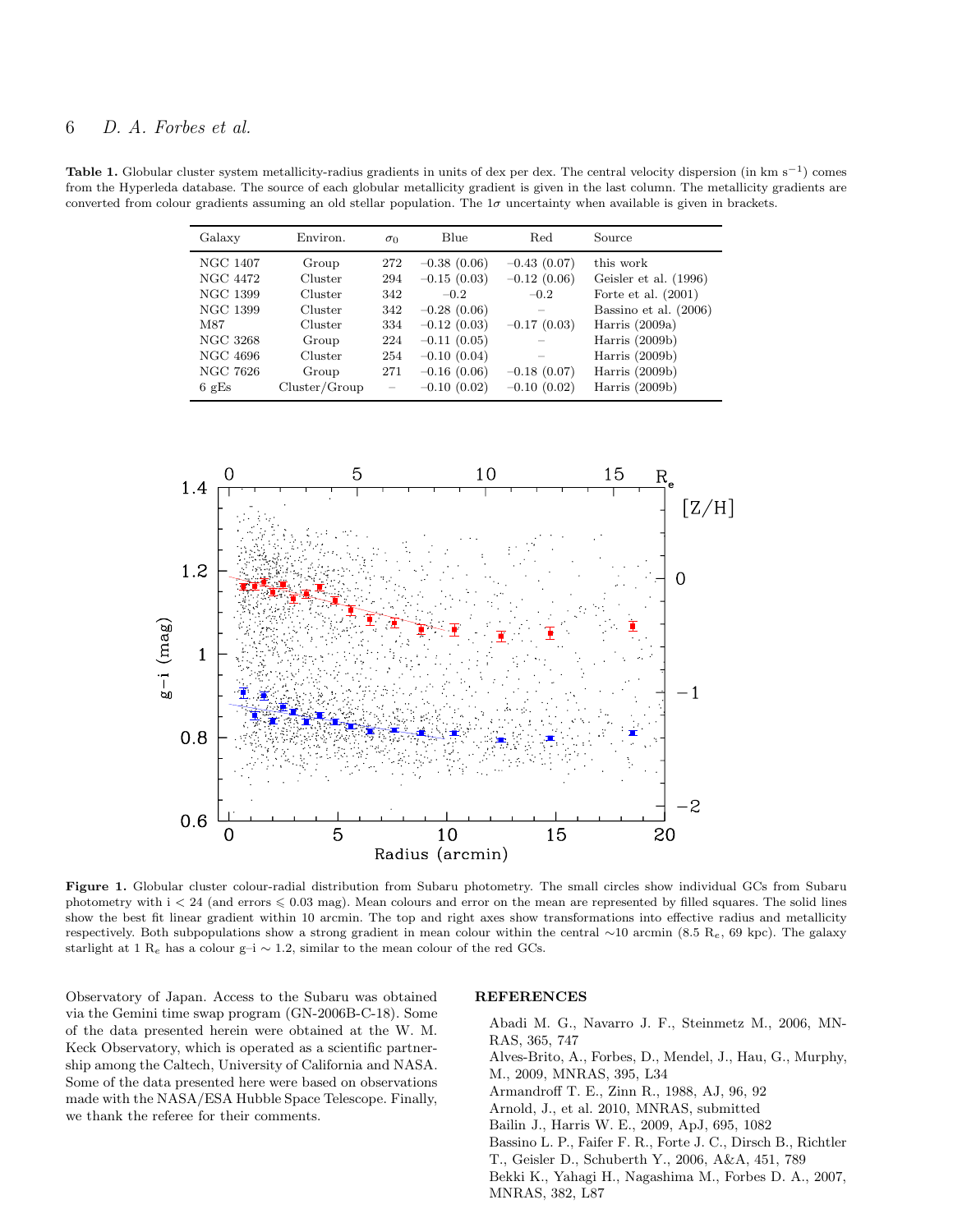

Figure 2. Globular cluster colour-radius probability density function (PDF). The curves show the PDF in six radial bins from inner (thick line) to outer (thin line). Other than the innermost radial bin the blue GCs show a steady trend of getting bluer with radius. For the red GCs the radial trend is less clear due to possible colour substructure in the inner regions.

Brodie J. P., Strader J., 2006, ARA&A, 44, 193

- Brough S., Forbes D. A., Kilborn V. A., Couch W.,
- Colless M., 2006, MNRAS, 369, 1351
- Carretta E., Gratton R. G., 1997, A&AS, 121, 95
- Cenarro A. J., Beasley M. A., Strader J., Brodie J. P., Forbes D. A., 2007, AJ, 134, 391
- Coccato L., Gerhard O., Arnaboldi M., 2010, MNRAS, 407, L26
- Cote P., Marzke R. O., West M. J., 1998, ApJ, 501, 554
- Dekel A., Sari R., Ceverino D., 2009, ApJ, 703, 785
- Forbes D. A., Brodie J. P., Grillmair C. J., 1997, AJ, 113, 1652
- Forbes D. A., Forte, J-C., 2001, MNRAS, 322, 257
- Forbes D. A., Sánchez-Blázquez P., Phan A. T. T.,
- Brodie J. P., Strader J., Spitler L., 2006, MNRAS, 366, 1230
- Forbes D. A., Bridges T., 2010, MNRAS, 404, 1203
- Forbes D. A., Spitler L. R., Harris W. E., Bailin J., Strader J., Brodie J. P., Larsen S. S., 2010, MNRAS, 403, 429
- Foster C., Proctor R. N., Forbes D. A., Spolaor M., Hopkins P. F., Brodie J. P., 2009, MNRAS, 400, 2135
- Foster C., Forbes D. A., Proctor R. N., Strader J., Brodie
- J. P., Spitler L. R., 2010, AJ, 139, 1566
- Forte J. C., Geisler D., Ostrov P. G., Piatti A. E., Gieren W., 2001, AJ, 121, 1992
- Forte J. C., Vega, E., Favio, F., 2009, MNRAS, 397, 1003 Franx M., van Dokkum P. G., Schreiber N. M. F., Wuyts
- S., Labb´e I., Toft S., 2008, ApJ, 688, 770
- Geisler D., Lee M. G., Kim E., 1996, AJ, 111, 1529
- Gobat R., et al., 2010, arXiv, [arXiv:1011.1837](http://arxiv.org/abs/1011.1837)
- Harris W. E., 2001, in Star Clusters, Saas Fee Advanced Course 28, Springer
- Harris W. E., Whitmore B. C., Karakla D., Okoń W.,
- Baum W. A., Hanes D. A., Kavelaars J. J., 2006, ApJ, 636, 90
- Harris W. E., 2009a, ApJ, 699, 254
- Harris W. E., 2009b, ApJ, 703, 939
- Hopkins P. F., Cox T. J., Dutta S. N., Hernquist L., Kormendy J., Lauer T. R., 2009, ApJS, 181, 135
- 
- Kereš D., Katz N., Weinberg D. H., Davé R., 2005, MNRAS, 363, 2
- Larsen E. W., 1975, JQSRT, 15, 1
- Larsen S. S., Brodie J. P., Huchra J. P., Forbes D. A., Grillmair C. J., 2001, AJ, 121, 2974
- Mackey A. D., van den Bergh S., 2005, MNRAS, 360, 631
- Martell S. L., Grebel E. K., 2010, A&A, 519, A14
- Mieske S., et al., 2006a, ApJ, 653, 193
- Mieske S., et al., 2006b, AJ, 131, 2442
- Mieske S., 2009, Globular Clusters: Guides to Galaxies,
- T. Richtler and S. Larsen, ESO Astrophysics Symposia, Springer
- Mieske S., et al., 2010, ApJ, 710, 1672
- Naab T., Johansson P. H., Ostriker J. P., 2009, ApJ, 699, L178
- Oser L., Ostriker J. P., Naab T., Johansson P. H., Burkert A., 2010, ApJ, 725, 2312
- Parmentier G., 2004, MNRAS, 351, 585
- Peng E. W., et al., 2006, ApJ, 639, 95
- Richardson, S., Green, P. 1997, J. R. Statis. Soc. B, 59,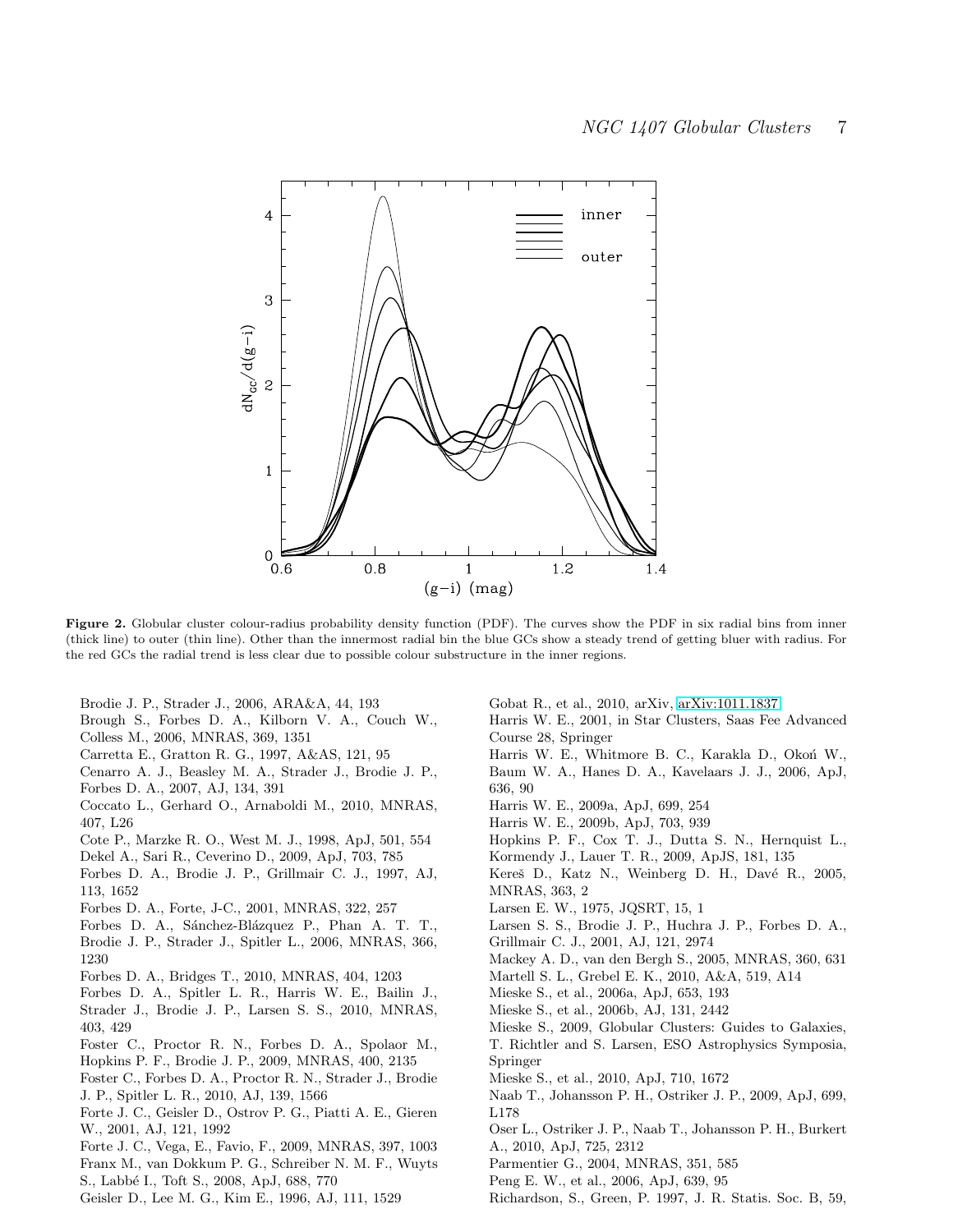

Figure 3. Globular cluster colour-radial distribution from HST photometry. The small circles show individual GCs from HST photometry. Mean colours and error on the mean are represented by filled squares. The top and right axes show transformations into effective radius and metallicity respectively. The solid lines show the best fit gradient in colour-log radius space. The galaxy starlight at  $1 \text{ R}_e$  has a colour B–I ~ 2.2, similar to the mean colour of the red GCs. The green lines within 0.5R<sub>e</sub> show the galaxy field star metallicity from Spolaor et al. (2008).

731

- Romanowsky A. J., Strader J., Spitler L. R., Johnson R., Brodie J. P., Forbes D. A., Ponman T., 2009, AJ, 137,
- 4956
- Schlegel D. J., Finkbeiner D. P., Davis M., 1998, ApJ, 500, 525
- Spitler L. R., Larsen S. S., Strader J., Brodie J. P.,
- Forbes D. A., Beasley M. A., 2006, AJ, 132, 1593
- Spitler L. R., Forbes D. A., Strader J., Brodie J. P.,
- Gallagher J. S., 2008, MNRAS, 385, 361
- Spitler L. R., 2010, MNRAS, 406, 1125
- Spolaor M., Forbes D. A., Proctor R. N., Hau G. K. T.,
- Brough S., 2008, MNRAS, 385, 675
- Strader J., Brodie J. P., Forbes D. A., 2004, AJ, 127, 3431
- Strader J., Brodie J. P., Spitler L., Beasley M. A., 2006, AJ, 132, 2333
- Strader J., Smith G. H., 2008, AJ, 136, 1828
- Temi P., Brighenti F., Mathews W. G., 2009, ApJ, 707, 890
- Tortora C., Romeo A. D., Napolitano N. R., Antonuccio-Delogu V., Meza A., Sommer-Larsen J., Capaccioli M.,
- 2010, arXiv, [arXiv:1009.2500](http://arxiv.org/abs/1009.2500) van Dokkum P. G., et al., 2010, ApJ, 709, 1018
- Williams R. J., Quadri R. F., Franx M., van Dokkum P.,
- Toft S., Kriek M., Labb´e I., 2010, ApJ, 713, 738
- Zolotov A., Willman B., Brooks A. M., Governato F.,
- Hogg D. W., Shen S., Wadsley J., 2010, ApJ, 721, 738
- Zhang, Z., et al. 2007, ApJ, 656, 805